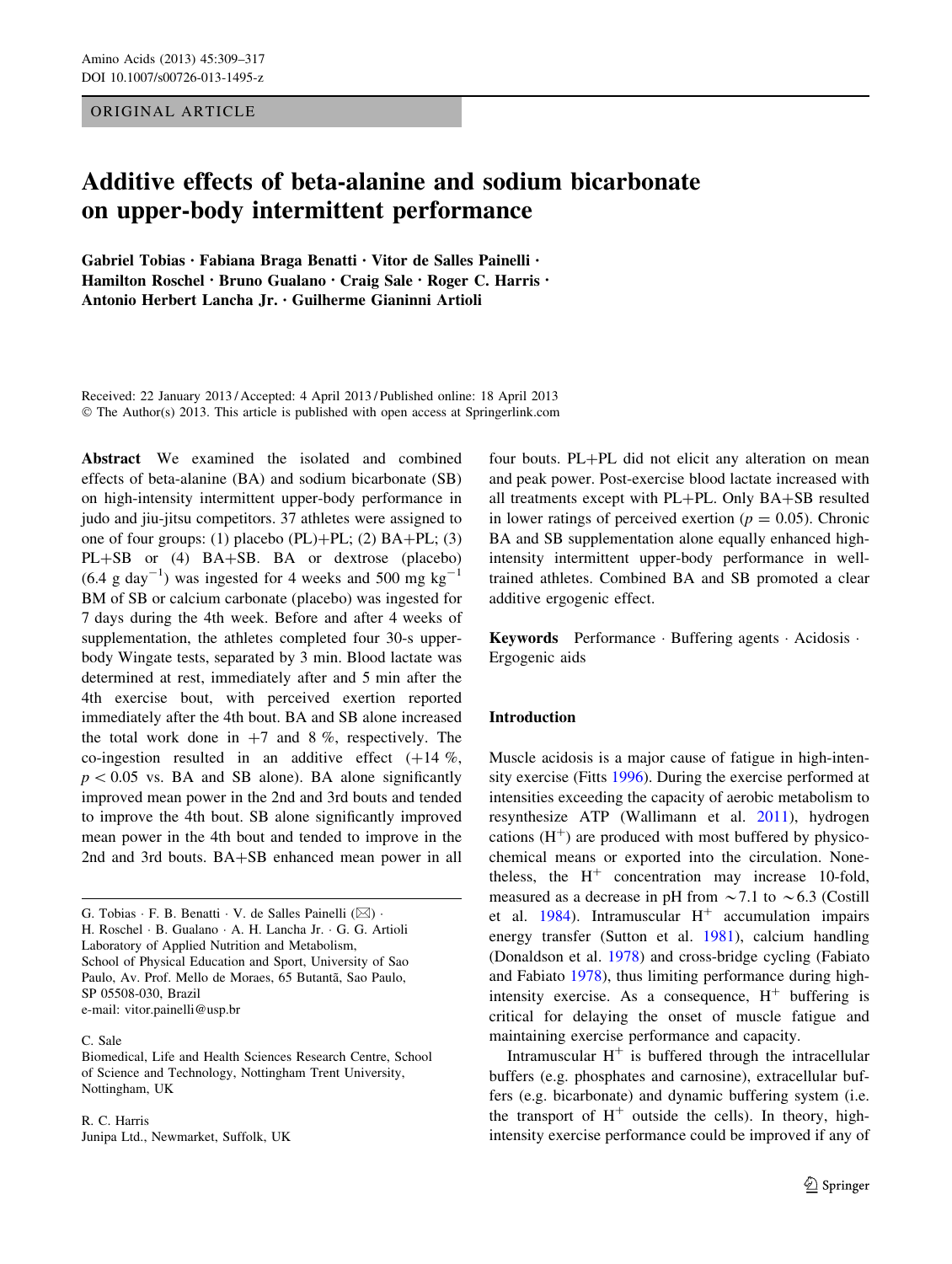these buffering systems were enhanced. Several investigations have shown that increased extracellular buffering capacity, achieved either via acute or chronic sodium bicarbonate (SB) ingestion, improves high-intensity exercise performance and capacity (Requena et al. [2005](#page-8-0); Carr et al. [2011\)](#page-8-0), which has been shown to be ergogenic in different sports, such as swimming (Lindh et al. [2008](#page-8-0)), judo (Artioli et al. [2007\)](#page-7-0) and boxing (Siegler and Hirscher [2010\)](#page-8-0). Likewise, beta-alanine (BA) supplementation increases intramuscular carnosine levels, and subsequently increases intracellular  $H^+$  buffering (Harris et al. [2006](#page-8-0)). The increased intracellular buffering capacity induced by carnosine augmentation has been related to performance enhancements in high-intensity exercise (Artioli et al. [2010;](#page-8-0) Sale et al. [2010](#page-8-0)).

Given that both SB and BA are ergogenic supplements that exert their buffering effects in different compartments (i.e. outside and inside the muscle cells, respectively), it is conceivable that the combined use of these two supplements would have additive effects on high-intensity performance. In fact, two studies have addressed this issue (Sale et al. [2011;](#page-8-0) Bellinger et al. [2012](#page-8-0)), but the results are equivocal. Sale et al. [\(2011](#page-8-0)) demonstrated that BA, but not SB, significantly delayed time to exhaustion in the 110 % CCT test (i.e. cycling capacity test at 110 % of the maximum power); the addition of SB to BA elicited a further nonsignificant improvement in performance. In contrast, Bellinger et al. [\(2012](#page-8-0)) reported no performance improvements in a 4-min cycling trial after 4 weeks of BA supplementation, but a significant improvement after SB ingestion and a negligible nonsignificant additive effect with the co-ingestion of the supplements.

It was argued that these conflicting results were due to differences in the training status of the participants. While Sale et al. ([2011](#page-8-0)) examined physically active male participants; Bellinger et al. [\(2012\)](#page-8-0) assessed highly trained cyclists. The pre-existing high muscle buffering capacity in trained athletes might have hindered the ergogenic effect of the BAinduced elevation in muscle carnosine (Bellinger et al. [2012](#page-8-0)). Alternatively, one may argue that the characteristics of the physical tests might also explain the inability to clearly detect the beneficial effects of increased buffering capacity on performance. Knowingly, intermittent supra-maximal exercise promotes a considerably greater intramuscular acidosis than continuous high-intensity exercise (Hermansen and Osnes [1972;](#page-8-0) Belfry et al. [2012\)](#page-8-0), probably because the former is more reliant on glycolytic ATP resynthesis (Belfry et al. [2012\)](#page-8-0). Thus, it is reasonable to assume that intermittent exercise performance is more limited by muscle acidosis and, hence, more prone to be improved by increased buffering capacity. Not surprisingly, the ergogenic effects of induced alkalosis have been more evident in intermittent than in continuous high-intensity exercises (Costill et al. [1984](#page-8-0)). To our knowledge, however, only four studies have examined the effects of BA supplementation on high-intensity intermittent performance thus far (Derave et al. [2007](#page-8-0); Donovan et al. [2012](#page-8-0); Saunders et al. [2012](#page-8-0); Smith-Ryan et al. [2012\)](#page-8-0), with conflicting results being observed. Similarly, the two currently available studies on the combined effects of BA and SB have also used continuous exercise to assess performance (Sale et al. [2011;](#page-8-0) Bellinger et al. [2012](#page-8-0)), which may partially explain the lack of significant effects.

In the present investigation, we aimed to further explore the ergogenic effects of BA, SB and the combination of both supplements on high-intensity performance, using an intermittent upper-body exercise as the performance assessment model. In order to minimize any possible interference of pre-existing elevated muscle buffering capacity on the efficacy of the supplements, only welltrained athletes were examined.

#### Methods

#### Participants

Forty non-vegetarian, non-smoking, well-trained, experienced judo ( $n = 19$ ) and jiu-jitsu ( $n = 21$ ) male competitors volunteered to participate in the study. Three participants dropped out the study after the initial tests due to personal reasons not directly related to the study, so that a total of 37 athletes (judo:  $n = 16$ , jiu-jitsu:  $n = 21$ ) completed the entire protocol. Participants' characteristics are presented in Table [1.](#page-2-0) Six participants were International level athletes and a further seven were competing at National level. The remaining 24 athletes were actively participating in state-level official competitions at the time of data collection. Participants were not taking creatine or BA for 3 and 6 months prior to the study, respectively. All of the participants were fully informed of the risks and discomforts associated with the study before giving their written informed consent. The study was approved by the institution's Ethical Advisory Committee.

## Experimental design

A randomized, double-blind, placebo-controlled, parallelgroup study was conducted. Each athlete was assigned to one of the four groups: Placebo+Placebo  $(PL+PL,$  $n = 09$ ); Beta-alanine+Placebo (BA+PL,  $n = 10$ ); Placebo+Sodium Bicarbonate (PL+SB,  $n = 09$ ) or Beta-alanine+Sodium Bicarbonate (BA+SB,  $n = 09$ ). In contrast to previous studies that used a parallel-group design to assess of BA supplementation, coupled with a cross-over design to assess the effects of the co-ingestion of BA and SB, we adopted a full parallel-group design.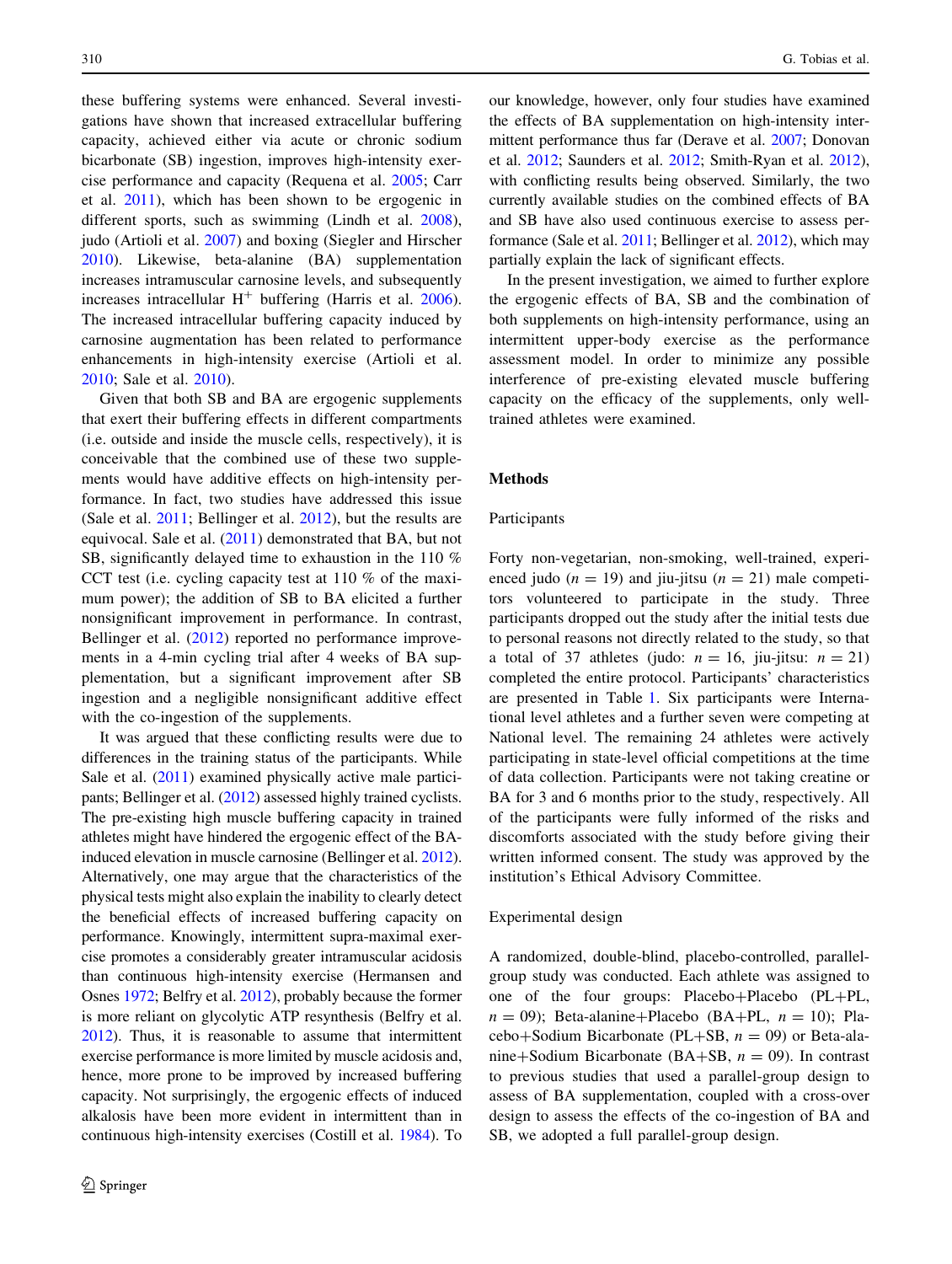#### <span id="page-2-0"></span>Table 1 Participants' characteristics

|                                      | $BA+PL (n = 10)$ | $PL+SB$ $(n = 9)$ | $BA+SB$ $(n=9)$ | PL+PL $(n = 9)$ |      |
|--------------------------------------|------------------|-------------------|-----------------|-----------------|------|
| Age (years)                          | $26 \pm 4$       | $23 \pm 4$        | $26 \pm 5$      | $26 \pm 5$      | 0.52 |
| Body weight (kg)                     | $79.9 \pm 8.0$   | $81.2 \pm 11.6$   | $77.1 \pm 9.0$  | $78.0 \pm 9.1$  | 0.79 |
| Training volume (min week $k^{-1}$ ) | $405 \pm 81$     | $343 \pm 81$      | $393 \pm 125$   | $387 \pm 128$   | 0.62 |
| Training experience (years)          | $7 + 2$          | $5 \pm 2$         | $7 + 4$         | $8 \pm 5$       | 0.23 |

BA beta-alanine, SB sodium bicarbonate, PL placebo



randomization

supplementation period (4 weeks)

Fig. 1 Experimental design of the study. PRE and POST trials comprised performance assessment (four 30-s bouts of upper-body Wingate test with a 3-min recovery period between bouts), blood lactate analysis (measured at rest, immediately after and 5 min after the fourth bout of the Wingate test) and ratings of perceived exertion

All athletes were submitted to the same experimental procedures on two different occasions, 4 weeks apart. The trials were completed before (PRE) and after (POST) 4 weeks of supplementation. In each trial, athletes' performance was assessed using a 4-bout 30-s upper-body Wingate Test with a 3-min recovery period between each bout.

Blood samples were collected at rest, immediately and 5 min after the fourth bout of the Wingate test. Ratings of perceived exertion were also collected immediately after the fourth bout, using a 6–20 Borg scale (Borg [1982\)](#page-8-0). To avoid the influence of diet on performance, athletes filledout a 24-h food diary on the day preceding the first trial and were instructed to repeat the same diet on the day preceding the second trial. The volunteers were also instructed to arrive well fed and hydrated, but without having ingested any food for 3 h prior to the test. The athletes were also asked to abstain from intense exercise, alcohol and caffeine on the day preceding each test. Compliance with these requests was confirmed verbally with each participant prior to them commencing each trial. The experimental design of this study is illustrated in Fig. 1.

#### Supplementation protocol

All participants receiving BA (i.e.,  $BA+PL$  and  $BA+SB$ groups) were supplemented with  $6.4$  g d<sup>-1</sup> of BA

(recorded immediately after the fourth bout of the Wingate test). BA beta-alanine  $(6.4 \text{ g day}^{-1}$  for 28 days), SB sodium bicarbonate (500 mg kg day<sup>-1</sup> for 7 days),  $PL$  placebo (same dosage of dextrose or calcium carbonate)

(CarnoSynTM, Natural Alternatives International, San Marcos, California, USA) for 4 weeks ( $2 \times 800$  mg gelatin capsules, taken 4 times per day). The other two groups  $(PL+SB)$  and  $PL+PL$ ) received the same amount of dextrose (placebo) in gelatin capsules identical in appearance and number. At the beginning of the fourth week of supplementation, all athletes were required to start a chronic SB or calcium carbonate (placebo) supplementation protocol as follows: 500 mg kg<sup>-1</sup> BM d<sup>-1</sup>  $(4 \times 12$  mg  $kg^{-1}$  B Md<sup>-1</sup>) for 7 days. SB was given to the PL+SB and BA+SB groups, whilst calcium carbonate was given to the BA+PL and PL+PL groups. Both substances were provided in gelatin capsules of identical number and appearance. Supplementation ceased on the day preceding the post-supplementation trial. The supplementation protocol is depicted in the Fig. 1.

In order to slow the absorption of BA and minimize paraesthesia, a side effect related to elevated plasma peaks of BA (Décombaz et al.  $2011$ ), carboxymethyl cellulose was added to BA capsules. Carboxymethyl cellulose was also added to the dextrose placebo capsules. Each athlete was asked to report any unusual symptoms during the first (i.e. BA or dextrose) and the second (i.e., SB or calcium carbonate) phases of the supplementation protocol. Athletes were also asked to report the substances they believed they were taking during both phases.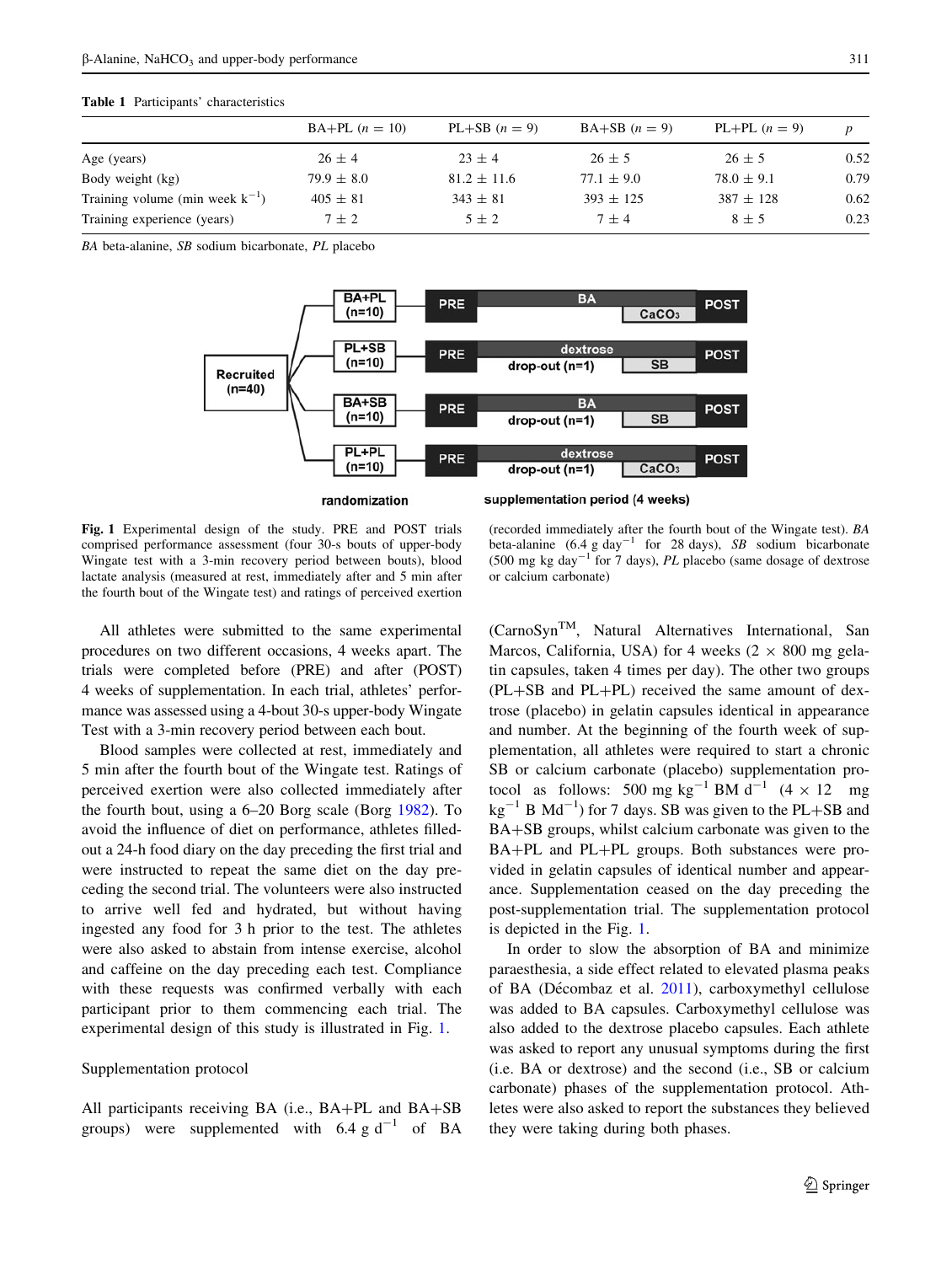#### Performance evaluation

In order to evaluate the effect of supplementation on highintensity intermittent exercise performance, athletes completed a 4-bout upper-body Wingate test, using a specifically designed ergometer (EB 4100, Cefise, Brazil). Each bout lasted 30 s and the load was set at 5 % of body weight, which was measured with a digital scale to the nearest 10 g. Bouts were interspersed by 3-min passive recovery periods. Athletes warmed up for 3 min on the ergometer before the first bout. A set of 24 sensors measured wheel velocity, with power output being calculated automatically every second by computer software (Ergometric 6.0, Cefise, Brazil). Mean power and peak power were obtained for each bout, and total work done was obtained for the overall test session (i.e.  $4 \times 30$  s bouts).

Data from a pilot test–retest study revealed that this protocol is highly reproducible in athletes with similar characteristics (average variation =  $0.6 \%$ , ICC =  $0.973$ ,  $r = 0.942, F = 0.06, p = 0.80$ . A previous investigation from our group has also shown that this protocol was very sensitive to detect the ergogenic effects of acute sodium bicarbonate supplementation and that it is related to a sport-specific performance test (Artioli et al. [2007](#page-7-0)).

## Blood sampling and lactate analysis

Blood samples were collected from the fingertip before, immediately after and 5 min after the fourth Wingate bout. The  $25 \mu L$  samples were immediately stored in the same volume of ice-cold 2 % NaF solution. Samples were subjected to electrochemical analysis in an automated device (YSI 1500, Yellow Springs, OH, USA) within the same day of collection, and the values obtained were corrected by the dilution factor.

## Rate of perceived exertion

Subjective feelings of fatigue were reported immediately after the fourth bout of the Wingate test before and after supplementation using a 6–20 Borg scale.

## Statistical analysis

One-way ANOVA followed by a LSD post hoc test was used to compare the participant characteristics and baseline performance between groups. Mixed models for repeated measures followed by single-degree-of-freedom contrast analysis were used to test between- and within-group differences in mean power, peak power, total work done and blood lactate. Absolute changes (i.e.  $\Delta$  POST–PRE supplementation) analyses were performed to compare total work done between the experimental groups, using a one-

way ANOVA followed by LSD post hoc test. Rates of perceived exertion were compared within groups using Wilcoxon's signed rank test with the Bonferroni adjustment. Cohen's effect size (Cohen [1988\)](#page-8-0) and magnitudebased inference analysis (Batterham and Hopkins [2006\)](#page-8-0) were also calculated for total work done, the main outcome measure in this study. Fischer exact test was used to test whether there were differences between groups in the incidence of side effects and the rate of participants who correctly guessed their allocation in the trial. Data analyses were conducted using SAS package, version 9.2. Results are expressed as mean  $\pm$  SD. Significance level was set at  $p\lt 0.05$ , with a trend towards significance being accepted at  $p<0.1$ .

## Results

There were no between group differences at PRE supplementation for any of the anthropometrical, physiological and performance variables, indicating that randomization successfully generated four similar groups.

## Total work done

In comparison to the PRE supplementation period, total work done was positively affected by both BA  $(+7\%$ ,  $p = 0.003$ ) and SB (+8 %,  $p = 0.002$ ) supplementation (Fig. [2a](#page-4-0), b). BA and SB alone produced comparable gains in performance, but the co-ingestion clearly resulted in an additive effect on total work done  $(+14 \%, p < 0.0001)$ (Fig. [2b](#page-4-0)). Individual analysis revealed that eight out of nine athletes completed a greater total work after supplementing with BA and all nine athletes increased total work after SB and  $BA+SB$  supplementation. Five of the nine athletes of the PL+PL group had slightly increased total work, which was not statistically different from baseline ( $p = 0.780$ ). Magnitude-based inference analysis of the total work done confirmed that both supplements alone and co-ingested were very likely positive to performance (see Table [2\)](#page-4-0).

Mean and peak power

As compared to the PRE supplementation period, BA significantly improved mean power output in the second  $(+6.5 \%, p = 0.042)$  and third  $(+10.5 \%, p = 0.013)$ exercise bouts and approached a significant improvement in the fourth bout  $(+7.15 \%, p = 0.10)$  (Fig. [3,](#page-5-0) left panels). After SB supplementation, a significant effect on mean power was observed in the fourth bout  $(+9.4\%$ ,  $p = 0.038$ ) and SB approached a significant increase in the second  $(+5.5\%, p = 0.093)$  and third  $(+7.3\%,$  $p = 0.079$ ) bouts (Fig. [3,](#page-5-0) left panels). The combination of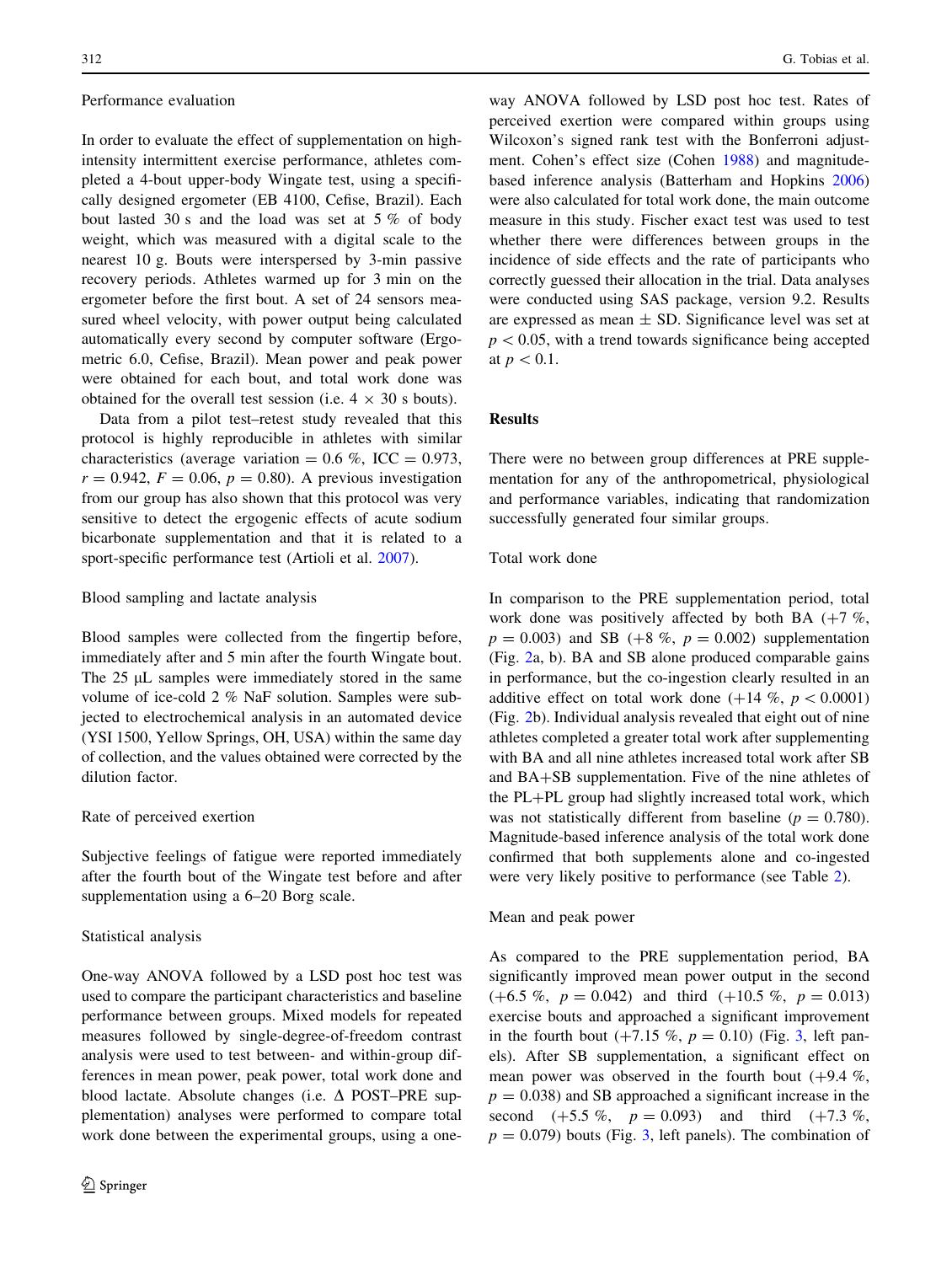<span id="page-4-0"></span>

Fig. 2 Effects of supplementation on total work done (a) and absolute change ( $\Delta$  POST–PRE) (b). BA beta-alanine, SB sodium bicarbonate, PL placebo, EF effect size, NS nonsignificant, a Different from all other groups ( $p < 0.05$ ), b different from BA+PL to PL+SB ( $p < 0.05$ )

Table 2 Magnitude-based inferences for total work done in the four experimental groups

|            | Chances of<br>treatment being | Chances of<br>treatment being | Chances of<br>treatment being |
|------------|-------------------------------|-------------------------------|-------------------------------|
|            | positive $(\%)$               | trivial $(\%)$                | negative $(\% )$              |
| BA+PL 98.3 |                               | 1.7                           |                               |
| $PL+SB$    | 98.6                          | 1.4                           |                               |
| $BA+SB$    | 100                           | 0                             | $\theta$                      |
| $PL+PL$    | 18.5                          | 73.2                          | 8.3                           |
|            |                               |                               |                               |

BA beta-alanine, SB sodium bicarbonate, PL placebo

BA and SB enhanced mean power in all four bouts, with the most prominent effects being observed in the last bouts (first:  $+8.6 \%$ ,  $p = 0.020$ ; second:  $+12.5 \%$ ,  $p = 0.0009$ ; third: 14.2 %,  $p = 0.002$ ; fourth: 20.3 %,  $p = 0.0003$ ) (Fig. [3](#page-5-0), left panels). The placebo group did not experience any change in mean power after treatment (Fig. [3](#page-5-0), left panels).

BA significantly improved peak power in the second  $(+7.7 \, %<sub>9</sub>, p = 0.097)$  and third  $(+9.4 \, %<sub>9</sub>, p = 0.076)$  bouts of the Wingate test (Fig. [3](#page-5-0), right panels). Peak power was also significantly improved by SB in the fourth bout  $(+13.7 \, \%, p = 0.018)$  (Fig. [3,](#page-5-0) right panels). Combined supplementation significantly improved peak power in the second (+15.3 %,  $p = 0.002$ ), third (18.3 %,  $p = 0.003$ ) and fourth (22.3 %,  $p = 0.001$ ) bouts of the Wingate test when compared to PRE supplementation values (Fig. [3,](#page-5-0) right panels). The placebo group did not display any change in mean power after treatment (Fig. [3,](#page-5-0) right panels).

#### Blood lactate

Post-exercise blood lactate concentration was significantly higher after BA, SB and BA+SB supplementation, but not after PL supplementation when compared to PRE values (Fig. [4\)](#page-6-0).

## Ratings of perceived exertion

Neither BA nor SB alone was able to affect the ratings of perceived exertion. However, the combination of BA and SB supplementation closely approached a significant  $(p = 0.05)$  attenuation of the perceived exertion after exercise (Fig. [5\)](#page-6-0).

#### Blinding efficacy and side effects

Of the 19 athletes who were supplemented with BA, only 10 were able to correctly guess their supplement (Fischer exact test:  $p = 0.99$ . Of the 18 athletes who were supplemented with SB, only 11 were able to correctly guess their supplement (Fischer exact test:  $p = 0.32$ ). Only one athlete taking BA reported paraesthesia and no other symptoms related to BA ingestion were reported. No side effects related to dextrose ingestion were reported. Eight athletes out of 18 taking SB reported mild gastric discomfort during the 4th week of supplementation. Likewise, eight athletes taking calcium carbonate also reported gastric discomfort during the 4th week of supplementation.

## Discussion

The main finding of this study is that the co-ingestion of SB and BA leads to significantly greater improvements in performance and decreased rates of perceived exertion than these supplements taken individually. Here, we also provide further evidence supporting the efficacy of both SB and BA on high-intensity intermittent exercise performance. BA and SB taken individually elicited similar improvements in performance, and both supplements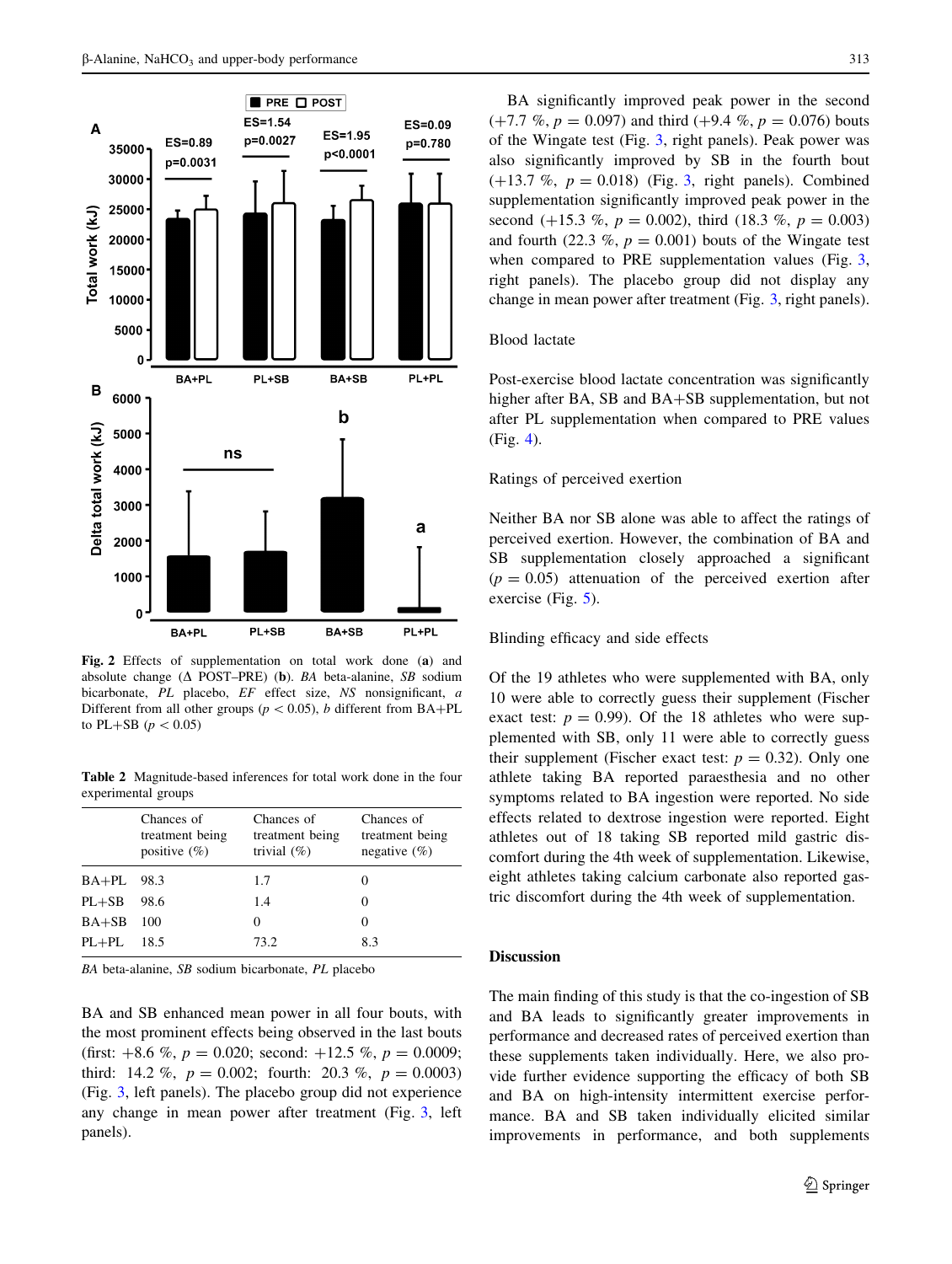<span id="page-5-0"></span>Fig. 3 Effects of supplementation on mean power (left) and peak power (right). BA beta-alanine, SB sodium bicarbonate, PL placebo, ns nonsignificant,  $\frac{s}{p}$  < 0.1,  $*_{p}$  < 0.05, \*\*p < 0.01, \*\*\*p < 0.001. All p values refer to within-group comparisons



increased blood lactate. The intermittent high-intensity upper-body exercise protocol (e.g. the four-bout Wingate test used in this study) would seem a useful model to detect performance improvements promoted by nutritional strategies that increase buffering capacity.

A number of studies have previously demonstrated the ergogenic effects of SB on high-intensity short-term performance (for a review, see McNaughton et al. [2008](#page-8-0)). Evidence indicates that SB is particularly effective in exercise involving multiple high-intensity bouts, as this model seems to result in a more prominent acidosis, being more limited by pHi reductions (Belfry et al. [2012\)](#page-8-0). In the present study, SB ingestion over 7 days (i.e. PL+SB group) significantly increased exercise performance (i.e. total work done) by 8 %, corroborating the previously reported beneficial effects of SB on intermittent exercise performance and confirming that chronic supplementation elicits performance improvements that are similar to those shown with acute ingestion (Artioli et al. [2010](#page-8-0)).

BA supplementation has been much less studied, with the first study on humans being published in 2006 (Harris et al. [2006](#page-8-0)). Since then, an increasing number of studies have examined the potential ergogenic effects of BA across a range of exercise (Stout et al. [2007,](#page-8-0) [2008](#page-8-0); Sweeney et al. [2010](#page-8-0); Sale et al. [2011;](#page-8-0) Jagim et al. [2012](#page-8-0); Smith-Ryan et al. [2012](#page-8-0)) and sport-specific (Derave et al. [2007](#page-8-0); Baguet et al. [2010](#page-8-0); Van Thienen et al. [2009;](#page-8-0) Bellinger et al. [2012](#page-8-0); Saunders et al. [2012\)](#page-8-0) tests. Despite some conflicting results, a recent meta-analysis concluded that BA is effective in improving exercise capacity (Hobson et al. [2012](#page-8-0)), but only four studies have assessed the effects of BA supplementation on high-intensity intermittent exercise performance (Derave et al. [2007;](#page-8-0) Donovan et al. [2012](#page-8-0); Saunders et al. [2012;](#page-8-0) Smith-Ryan et al. [2012\)](#page-8-0), a model of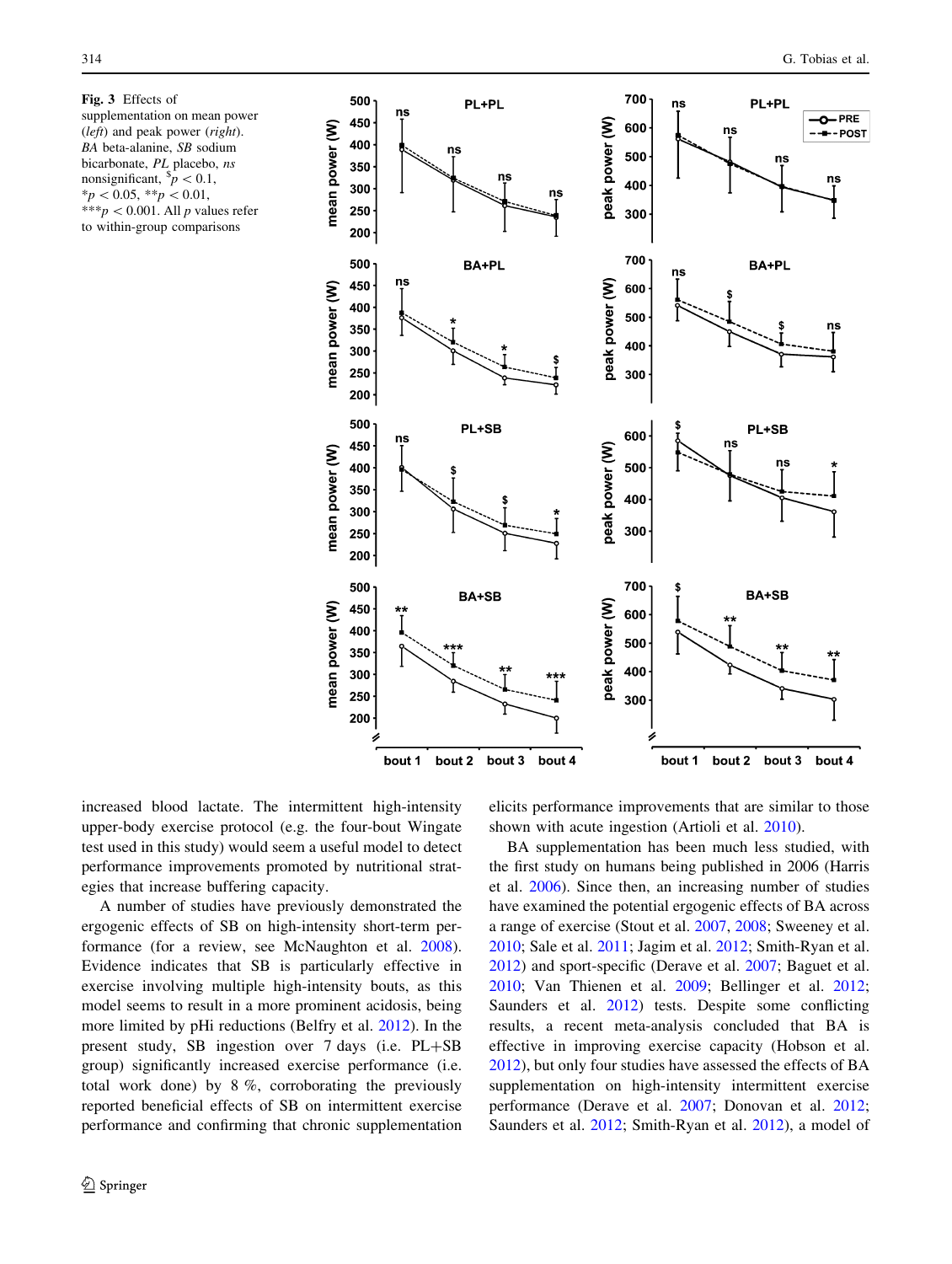<span id="page-6-0"></span>





Fig. 5 Effects of supplementation on the ratings of perceived exertion. BA beta-alanine, SB sodium bicarbonate, PL placebo, NS nonsignificant

exercise that is likely to be most sensitive in detecting the ergogenic effects of beta-alanine in comparison to continuous exercise. In contrast to some studies using continuous exercise protocols, our data convincingly demonstrate that BA alone (i.e.  $BA+PL$  group) significantly enhances highintensity intermittent performance  $(+7, %)$  in a manner very similar to SB. In fact, our data suggest that BA is just as effective as SB and that there is no superiority between them.

To date, only two studies have examined the additive ergogenic effects of BA and SB. While neither the Sale et al. ([2011\)](#page-8-0) nor Bellinger et al. ([2012\)](#page-8-0) studies were able to detect a clear additive effect of the combined supplementation (although Sale et al. [2010,](#page-8-0) [2011](#page-8-0) did report 70 % probability of a meaningful effect), our data show that co-supplementation of BA and SB were more effective at increasing the total work done over the four bouts of exercise than these supplements taken individually. The main methodological difference between the present study and those by Sale et al. [\(2011](#page-8-0)) and Bellinger et al. ([2012\)](#page-8-0) relate to the exercise protocol used to assess performance (i.e. upper-body high-intensity intermittent exercise in the current study vs. continuous single-bout high-intensity legexercises in previous studies (Sale et al. [2011;](#page-8-0) Bellinger et al. [2012\)](#page-8-0), which may have accounted for the discrepant results. In fact, evidence indicates that multiple bouts of supra-maximal exercise results in higher muscle acidosis than continuous supra-maximal exercises (Hermansen and Osnes [1972;](#page-8-0) Belfry et al. [2012](#page-8-0)). Moreover, it was demonstrated that arm exercises were more sensitive to performance improvements induced by increased buffering capacity (via sodium bicarbonate ingestion) than leg exercises, possibly because the former leads to greater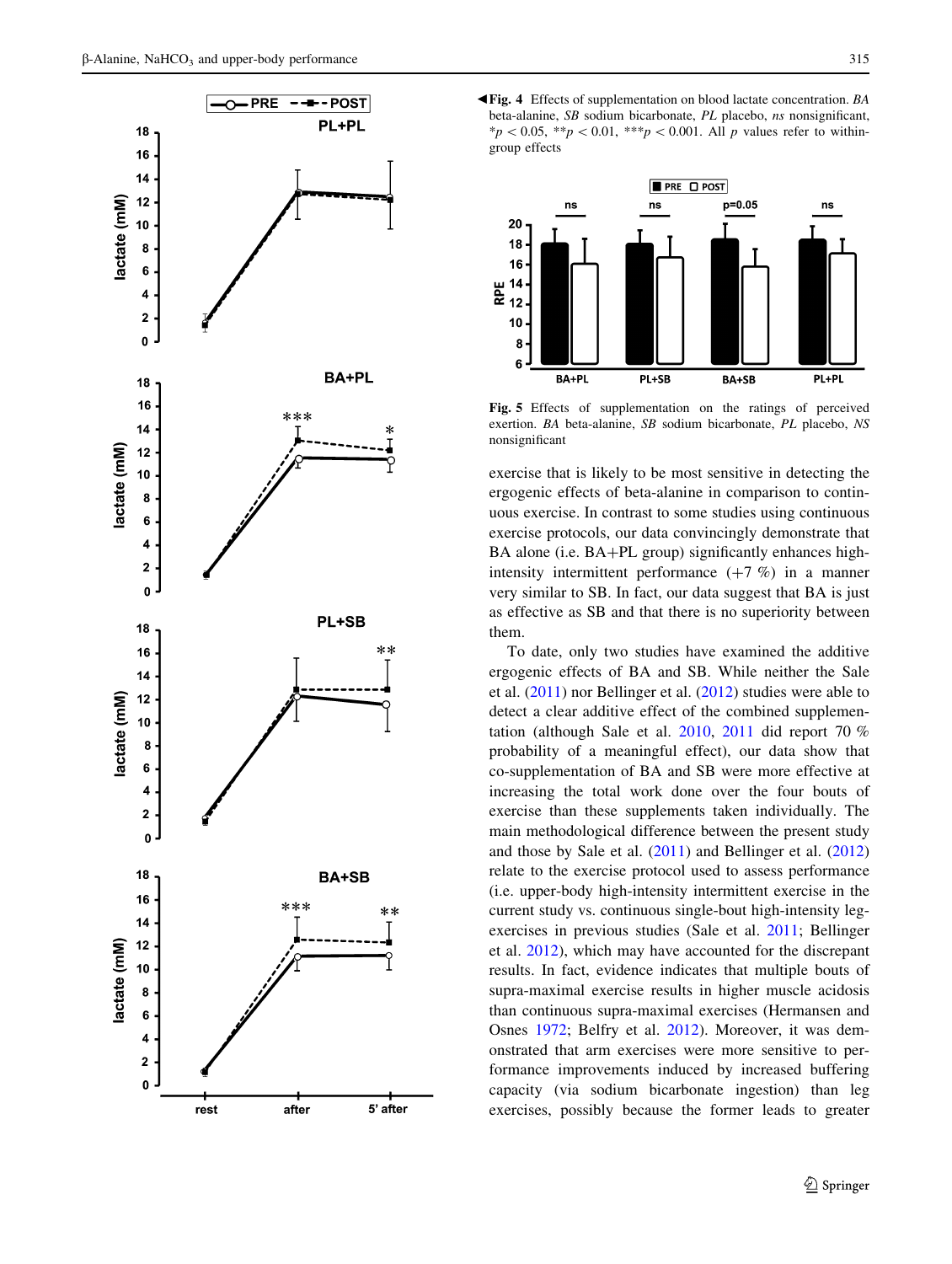<span id="page-7-0"></span>blood  $H^+$  concentration (Robertson et al. [1987\)](#page-8-0). Therefore, one may assume that the exercise protocol used in our investigation was probably more sensitive than those used in previous studies (Sale et al. [2011;](#page-8-0) Bellinger et al. [2012\)](#page-8-0) to detect the buffering effects promoted by the co-ingestion of SB and BA.

According to some authors (Bellinger et al. [2012](#page-8-0)), training status could play an important role in the ability to respond to BA supplementation, as the long-term highvolume high-intensity training regimens undertaken by athletes would result in elevated muscle buffering capacity, minimizing the relevance of BA-induced increases in muscle carnosine for performance. In the present investigation, however, we showed a positive effect of BA supplementation on performance in well-trained competitive judo and jiu-jitsu athletes. Knowingly, the glycolytic anaerobic demand of judo and jiu-jitsu is very pronounced (Franchini et al. [2011\)](#page-8-0), likely inducing a high muscle buffering capacity as an adaptation to training. Despite the likely high muscle buffering capacity of our athletes, eight of the nine athletes in the  $BA+PL$  group responded positively to BA supplementation, suggesting that BA may improve physical capacity even in highly trained athletes. However, further studies should investigate to what extent training status can impact the magnitude of changes in performance following BA intake.

Increased post-exercise blood lactate concentration has been consistently reported after SB ingestion (McNaughton et al. [2008](#page-8-0)), which is in accordance with our data. The proposed mechanisms underlying such a response include higher lactate production caused by less inhibited glycolytic enzymes (Sutton et al. [1981\)](#page-8-0) and higher lactate efflux caused by augmented MCT1 activity (Mainwood and Worsley-Brown [1975](#page-8-0)). Although it is conceivable that BA would produce similar effects, since the pHi would be similarly increased throughout the exercise, most studies have shown no effect of BA on blood lactate concentration (Derave et at. [2007;](#page-8-0) Baguet et al. [2010](#page-8-0); Jagim et al. [2012](#page-8-0); Sale et al. [2011;](#page-8-0) Saunders et al. [2012](#page-8-0)). In the present investigation, a significant increase in post-exercise lactate was shown, which might be attributed to the increased lactate production in the exercised muscles. This effect might be triggered by the lower intramuscular  $H^+$  concentration, allowing a higher glycolytic flux and higher rate of glycogen usage. However, we must emphasize that there is no current data directly supporting this hypothesis and a more detailed mechanistic study is indeed necessary.

Another notable finding of our study is the attenuated rating of perceived exertion when BA and SB were coingested, but not when BA and SB were ingested alone. Previous studies have also reported no effect of SB on the rate of perceived exertion (Artioli et al. 2007; Siegler and Hirscher [2010\)](#page-8-0). It has been argued that the sensation of fatigue is influenced by several factors, such as metabolic, circulatory and psychochemical, changes that occur during exercise (Poulus et al. [1974\)](#page-8-0). Therefore, the effects of reduced acidosis would be only one among many factors, minimizing the impact of any buffering agent on perceived exertion. However, one may speculate that the greater effect promoted by the combined BA and SB supplementation upon acidosis could have been sufficiently large to attenuate the sensation of fatigue to an extent that could have been perceived by the athletes in this study. Further studies involving buffering agents should test this hypothesis by measuring pHi along with rates of perceived exertion.

In this study, we were unable to perform muscle and blood analyses to confirm the efficacy of BA in increasing muscle carnosine and SB to increase blood bicarbonate. However, all human studies using  $1.6-6.4$  g day<sup>-1</sup> of BA for 4 weeks or longer have so far reported increases of  $>40$  % in muscle carnosine (for a review, see Sale et al. [2010](#page-8-0)). Furthermore, there is evidence showing that the same SB supplementation protocol used in this investigation results in a significant increase in blood bicarbonate concentration and pH (McNaughton et al. [1999](#page-8-0)). Therefore, the BA and SB supplementation protocols used in this study very likely promoted increased muscle carnosine and blood bicarbonate, respectively.

To conclude, chronic BA and SB supplementation alone equally enhance high-intensity intermittent upper-body performance in highly trained athletes. Interestingly, the combined BA and SB supplementation promotes a clear additive ergogenic effect. BA and SB, combined or not, resulted in elevated post-exercise blood lactate, and only the combination of BA and SB was capable of attenuating the rating of perceived exertion. Finally, the 4-bout upper-body Wingate test was shown to be useful in detecting changes in performance induced by nutritional buffering agents.

Acknowledgments Gabriel C Tobias and Guilherme G Artioli are supported by Fundação de Amparo à Pesquisa do Estado de Sao Paulo (FAPESP-grants 2010/12302-3 and 2011/17059-2). Vitor de Salles Painelli is supported by the Conselho Nacional de Desenvolvimento Científico e Tecnológico (grant #130601/2011-0). The authors are grateful to FAPESP (grant 2010/11221-0), to all athletes who kindly volunteered for the study and to Edson Degaki (LADESP) for the technical assistance. Roger C Harris is an independent consultant to Natural Alternatives International.

Open Access This article is distributed under the terms of the Creative Commons Attribution License which permits any use, distribution, and reproduction in any medium, provided the original author(s) and the source are credited.

#### References

Artioli GG, Gualano B, Coelho DF, Benatti FB, Gailey AW, Lancha AH Jr (2007) Does sodium-bicarbonate ingestion improve